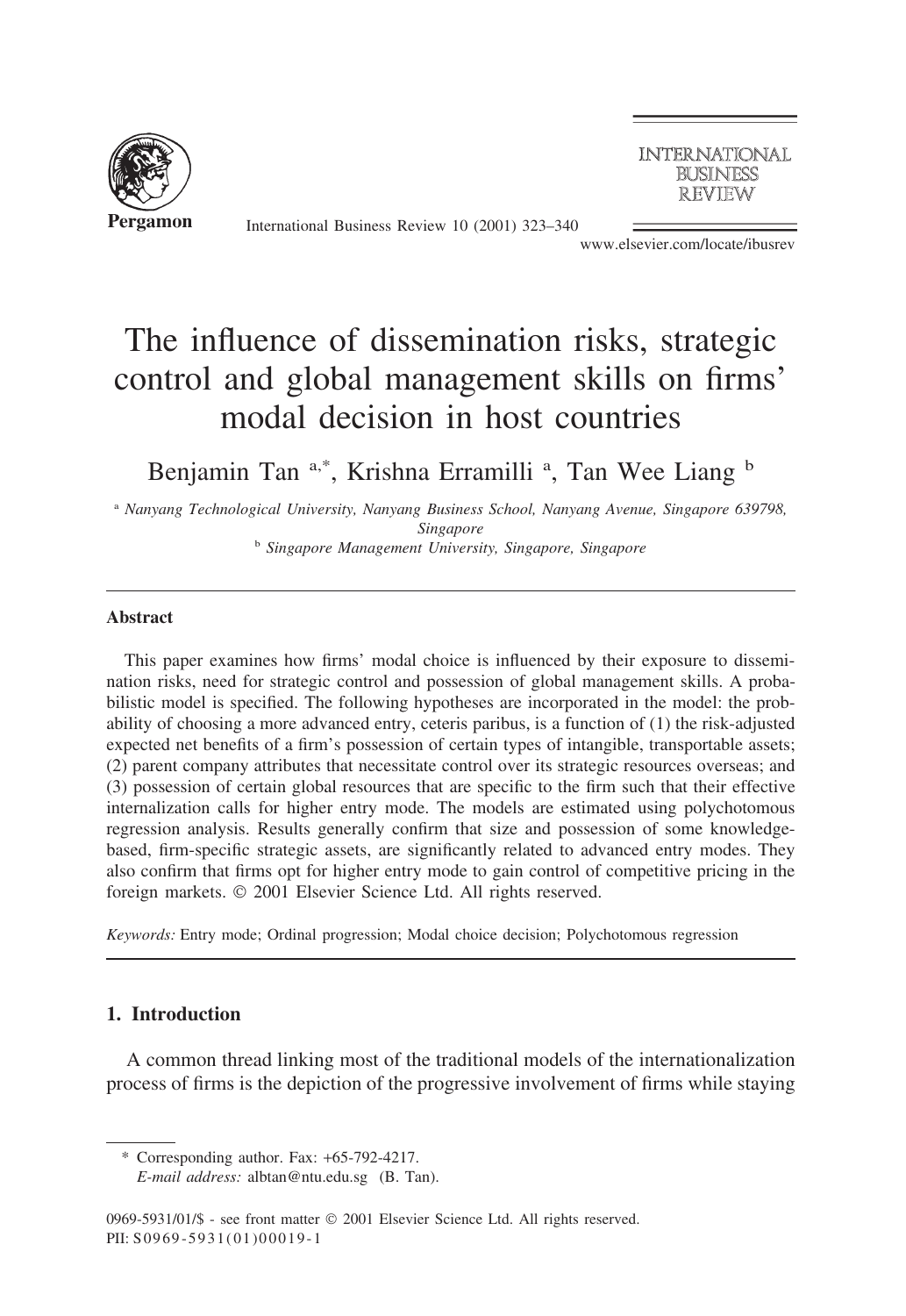in the overseas markets. For instance, the "sequential" argument portrays an incremental pattern of internationalization in which firms go through an exporting phase to understand the market before switching first to market-seeking foreign direct investments (FDI) and then to cost-oriented investments (Vernon, 1983). An analogous view held by other researchers sees the firms' overseas activities as one involving a modal change, i.e., firms start with contractual modes such as exporting to licensing to gain valuable knowledge and resources in the markets and then upgraded to FDI modes such as joint ventures and wholly owned subsidiaries (Aharoni, 1966). Further, the Scandinavian "stages" model of market entry, proposed by the Uppsala School, suggested a step-by-step pattern of entry accompanied by an increasing scope of commitment to each market (Johanson & Wiedersheim-Paul, 1975; Johanson & Vahlne, 1977).

The traditional models, which thrived predominantly on the notion of FDI as an increasing commitment over time, are based on a static modeling of cost and benefits. This notion has now been increasingly challenged. There are many instances in which firms that have delayed entry to a later point in time may have accumulated their resources to the point where the use of lower entry modes is deemed inadequate in terms of risk-adjusted net benefits to justify an investment. While most of the past researches have concentrated on the escalating involvement of firms either through increasing their scale of operation within a particular mode or through a modal change, there is no study that could provide a satisfactory explanation as to why firms often forgo the lower modes and choose more advanced modes of entry modes in the first instance.

In this paper, we add to the literature by proposing a probabilistic framework that models firms' modal choice decision as an intrinsically dynamic process which considers the risks that firms face in the dissemination of their transportable assets, the extent of strategic control they are able to exert over their operations and the possession of applicable global resources. The first part of the paper describes the theoretical underpinning of the entry modes. Next, relevant literature and the hypotheses are discussed. Later, the methodology, analysis, and results are presented. Finally, some important implications of the research are explored.

### **2. Theoretical background**

According to the resource-based theory, a firm may be viewed as a collection of productive resources (Penrose, 1959) that are worth more than their individual market values because of specialized linkages between them within the firm (Wernerfelt, 1984). In those instances where there are under-utilized productive resources, the firm can reap additional benefits by diversifying into new or overseas markets in order to exploit the "public goods" nature of its resources (Chatterjee & Wernerfelt, 1991). A firm's venture in foreign countries requires choosing the most appropriate mode of entry for organizing and conducting international business transactions (Anderson & Gatignon, 1986). This is a critical decision as it can potentially determine the firm's overseas business performance (Terpstra, 1987; Root, 1987). In